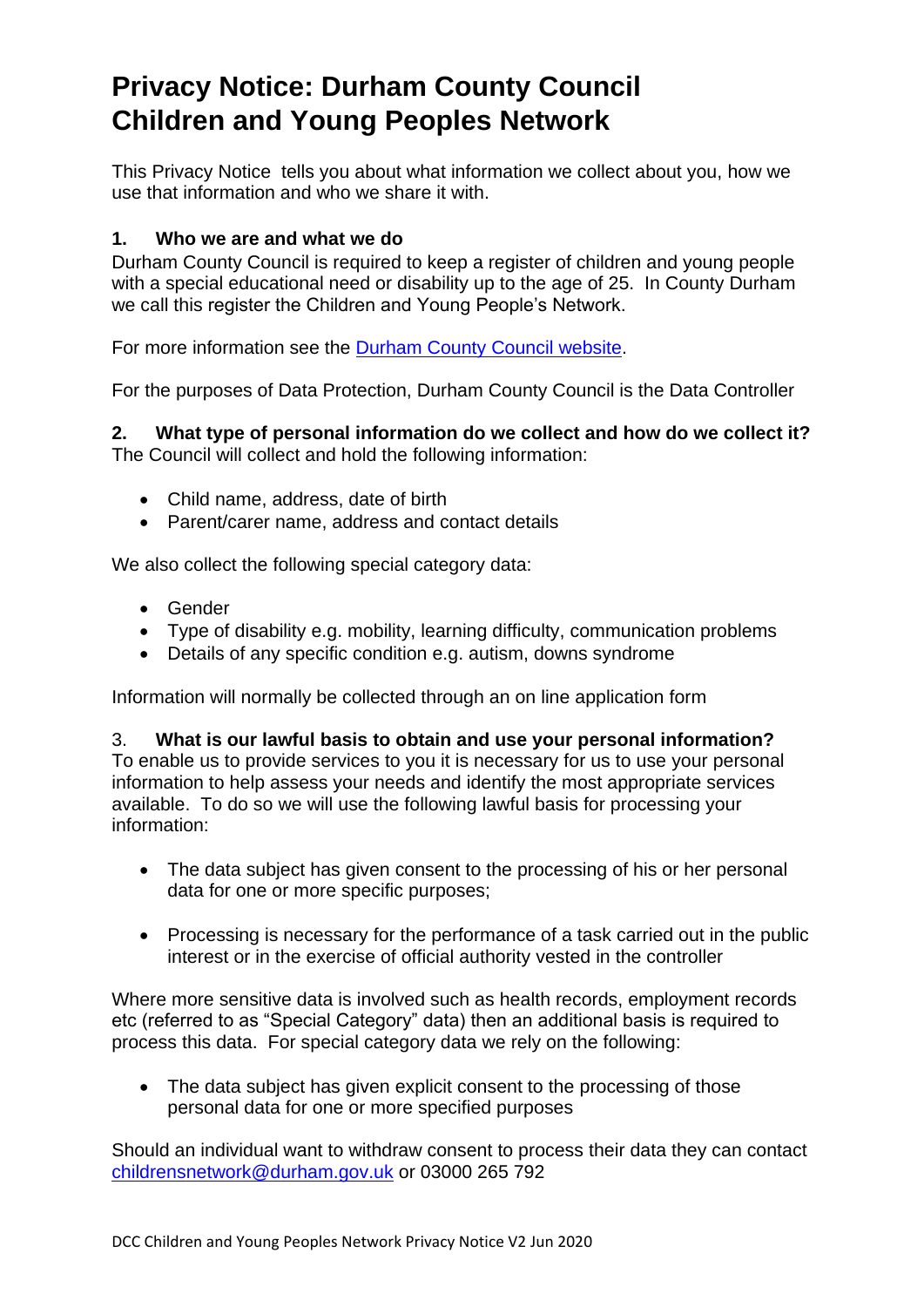## **4. What is your personal information used for?**

The information we collect will be used to enter your child's details onto the Children and Young Peoples Network to enable information of interest to be shared with you as follows:

- Email or text alerts will be provided with information about short break activities, events and general information.
- Entry into the exclusive Children and Young People's Network Membership Card scheme which offers discounts to organisations across County Durham and the North East.

Statistical information may also be used to helps us to make better plans around what services are needed and in what areas. This information will be anonymised so that individuals cannot be identified.

## **5. Will your personal information be shared?**

Your information will not be shared with other organisations unless there is a legal basis for doing so e.g. for the Prevention or detection of crime

#### **6. How do we keep your information secure?**

The security of your personal information is important to us. The records we keep about you are secure and are confidential within the Council. The Council have a range of procedures, polices and systems to ensure that access to your records are controlled appropriately.

Anyone who receives information from us is also under a legal duty to only use the information for the purposes agreed and keep the information secure and confidential.

## **7. How long will we keep your personal information?**

The type of service you receive will determine how long we have to keep your information. Our corporate retention quidelines show how long we keep information for different services.

Records of those who have registered onto the Children and Young Peoples Network will be retained for three years following de-registration.

## **8. Personal information processed outside of the European Union (EU)**

We do not process your personal data outside of the EU

#### **9. Marketing**

At no time will your information be used or passed to others for marketing or sales purposes, or for any commercial use without your express consent.

#### **10. What are your information rights?**

Your Information Rights are set out in the law. Subject to some legal exceptions, you have the right to:

- request a copy of the personal information the council holds about you
- have any inaccuracies corrected;
- have your personal data erased;